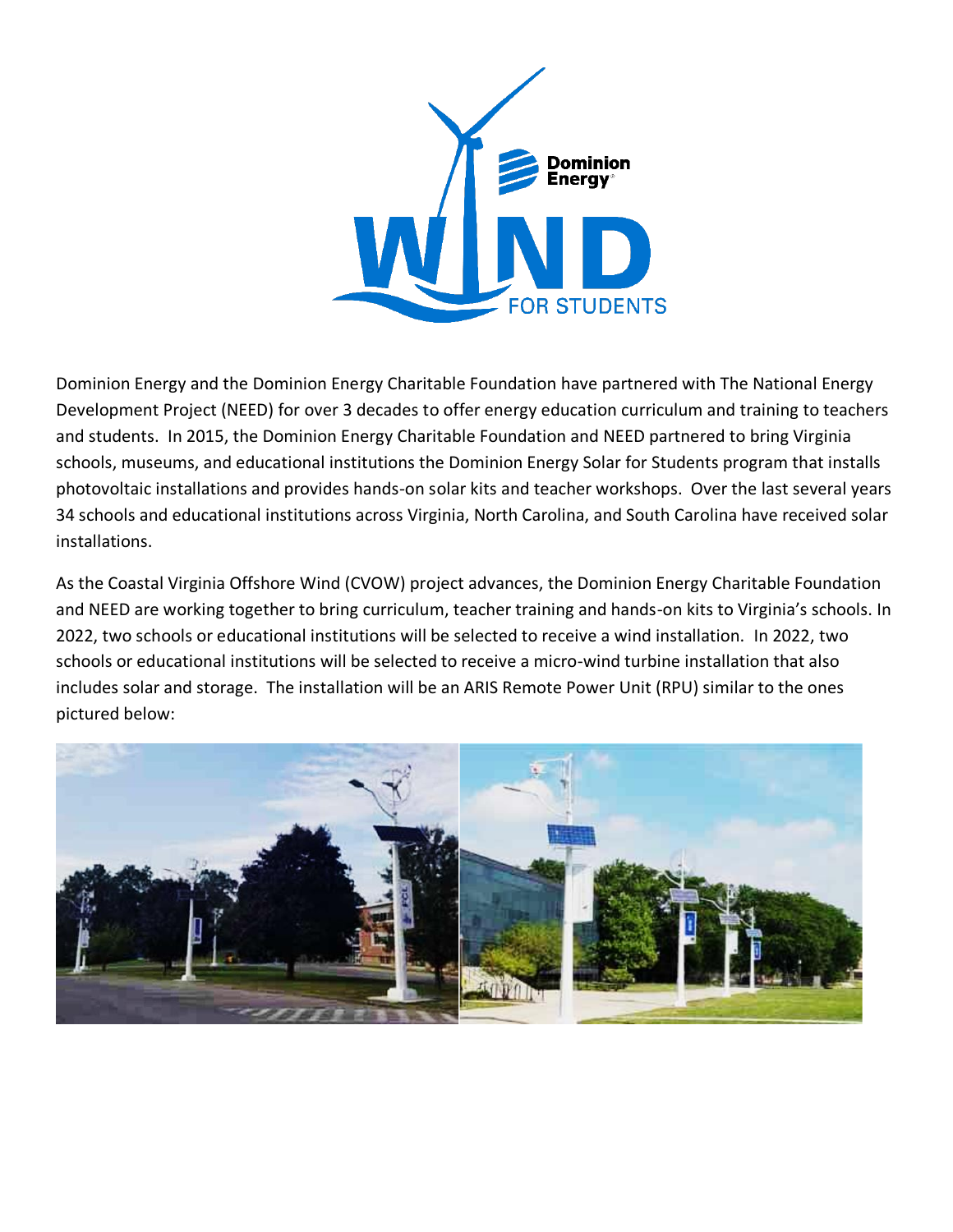Dominion Energy and NEED are currently accepting applications to the Dominion Energy Wind for Students Program to provide:

- An ARIS RPU described as "A renewable off-grid lighting solution with the power, efficiency & reliability to work in a wide range of environments & remote locations. The off-grid RPU is the natural choice for providing reliable, independent lighting on roadways, walkways, parking lots and recreation areas."
- Renewable and storage technology included:
	- o Wind Power
		- Rated power output 300w
		- Rated wind speed 9 m/s (20 mph)
		- Cut in wind speed 2 m/s (4.5 mph)
		- Height of tower: Approximately 30 feet
	- o Solar Power
		- 1 or 2 mono or polycrystalline panel
		- 250w per panel
	- o Storage
		- (2) 12v batteries for 24v storage
		- Capacity: 150/200/230 amp hour
- An online monitoring tool, to provide real-time data on the system's activity and the amount of electricity generated.
- An online data display to show teachers, students, parents, and school visitors the output of the system.
- Wind Energy training for classroom teachers and personnel at the school or institution.
- Standards of Learning, State Standards, and Next Generation Science Standards (NGSS) aligned wind curriculum and hands-on kits that will teach students how wind energy works and how energy, the environment and economics are all part of energy decision making.
- A Celebration to cut the ribbon and showcase the institution's new installation for the local community
- Connections to other Wind for Students program participants to share data, partner on projects and expand learning.

# For more info on the ARIS system:

[https://secureservercdn.net/166.62.112.107/ik8.6cb.myftpupload.com/wp-content/uploads/2021/02/RPU-](https://secureservercdn.net/166.62.112.107/ik8.6cb.myftpupload.com/wp-content/uploads/2021/02/RPU-Off-Grid-Wind_Solar-Lighting-Solution-Brochure.pdf)[Off-Grid-Wind\\_Solar-Lighting-Solution-Brochure.pdf](https://secureservercdn.net/166.62.112.107/ik8.6cb.myftpupload.com/wp-content/uploads/2021/02/RPU-Off-Grid-Wind_Solar-Lighting-Solution-Brochure.pdf)

# **Eligibility:**

- K-12 public schools or educational non-profit institutions served by Dominion Energy Virginia with STEM (science/technology/engineering/math) programming in following Virginia localities: Virginia Beach, Hampton, Norfolk, Newport News, Chesapeake, Suffolk, Portsmouth, Isle of Wight, Gloucester, Poquoson, York County, James City County, Williamsburg, and Surry County.
- Schools and institutions that have full support from their board and leadership for both the installation of the micro-wind turbine installation, as well as curriculum and teacher training. For schools this includes school board, superintendent and school administration.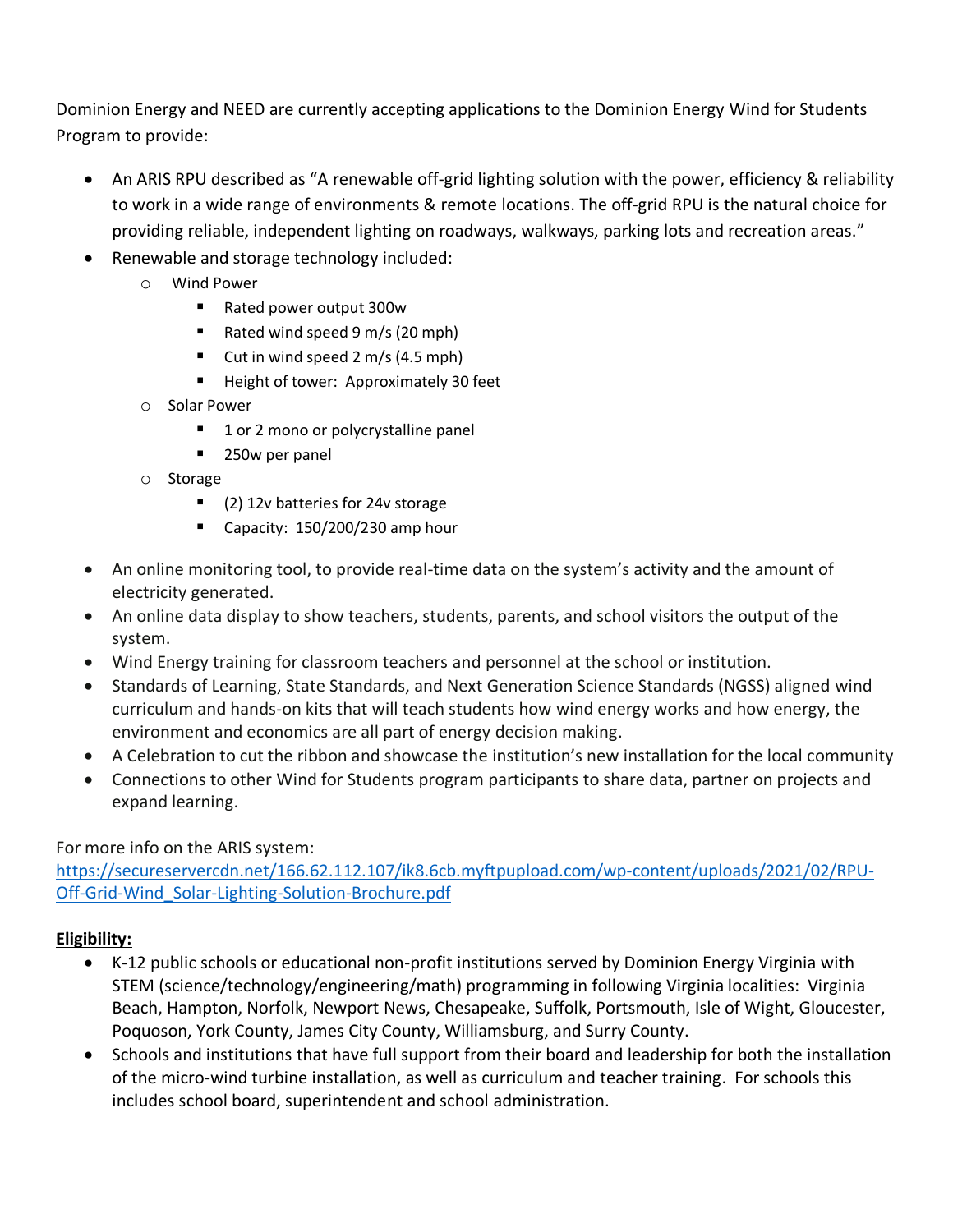- Teaching staff who are committed to teaching students about the value of wind energy and exploring energy in class, monitoring the data from the installation, and integrating a deeper understanding of energy into the institution.
- Please note: To be selected to receive a micro-wind turbine installation, an applicant's site must be evaluated for technical feasibility. Before final selection decisions are made, site visits will take place to evaluate technical feasibility including space of installation area, access to wind resources, soil type, safety, and security.

## **A completed application includes the following:**

- 1. Narrative in (word or pdf) to include:
	- Current energy and environmental efforts that may include clubs, facilities upgrades, parent organization support and classroom teaching;
	- The vision that the entire school/institution community has for wind power\* and energy education in the school/institution;
	- Participant commitment that may include educators (and specific grade levels); faculty and facilities team at the school/institution; students, and community and parent support;
	- A description of where you propose the micro-wind turbine installation could be installed;
	- Proximity to Wi-Fi, installation communicates via Wi-Fi network connection and needs either a good Wi-Fi signal or ethernet port to be plugged into the local area network;
	- The plan for utilizing the curriculum and data in the classroom/outreach efforts.
	- Be sure to name the file for your school/institution InstitutionNameApplication.pdf.
- 2. Photos of the proposed site (jpg, png, gif or pdf). At least one photo is required, up to three may be included. Name the file InstitutionNamePhoto.jpg, InstitutionNamePhoto2.jpg.
- 3. Letter of commitment (word doc or pdf) indicating administrative (Principal, Superintendent, Facilities Director) commitment to the project. Be sure to name the file for your school/institution: InstitutionNameCommitmentLetter.pdf.

\*Please note: It is important to have the support and approval from the entire school or institution team, so before submitting the application, please share this information with relevant teams at your school or institution, such as your principal and facilities team.

### **Site selection:**

When proposing the site for installation at schools or museums/cultural institutions the following should be considered:

- **Good wind access**
- **Highly visibility:** We want students, parents, and your community to be excited, and learn about wind energy so it is important to choose a site with lots of foot traffic - close to the institution's entrance or a courtyard.

If your school or institution is selected to move forward in the process, NEED will work with licensed contractors to do a site survey with facilities personnel to confirm the selected location and to check for any possible technical or construction difficulties.

- **Proximity to Wi-Fi**: The installation communicates via Wi-Fi network connection and needs either a good Wi-Fi signal or ethernet port to be plugged into the local area network.
- **No underground utility lines (power or gas)** that will impede the trenching and digging needed for the installation.

Please note: To be selected to receive a micro-wind turbine installation, an applicant's site must be evaluated for technical feasibility. Before final selection decisions are made, site visits will take place to evaluate technical feasibility including space of installation area, access to wind resources, soil type, safety and security.